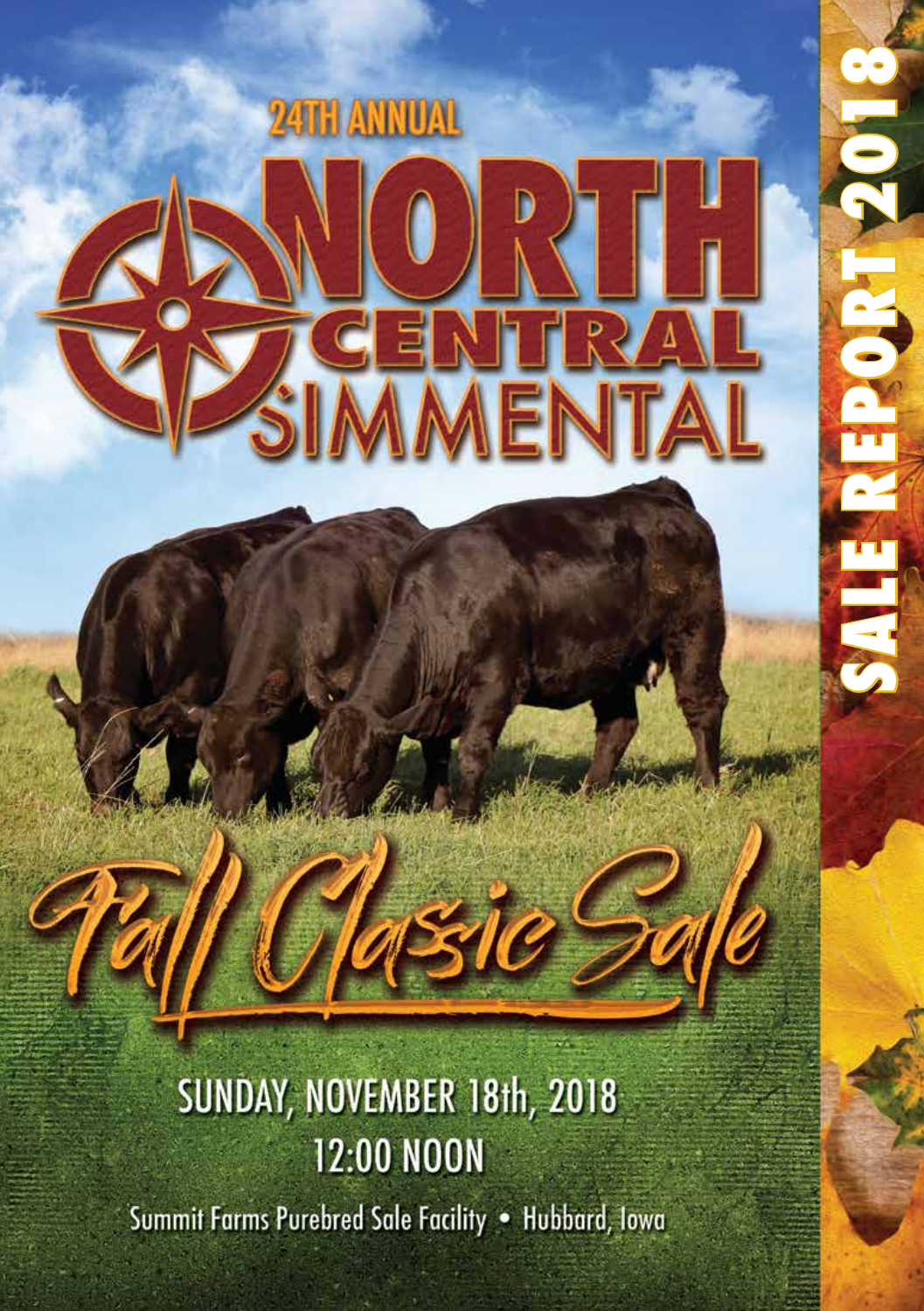The 24th Annual North Central Simmental Fall Classic Sale was held at Summit Farms near Hubbard, NE on Sunday, Nov. 18th, 2018. The offering consisted of open show heifer prospects, elite bred females and a breaking donkey. Breeders in this group include Jass Simmentals, Oak Meadow Farms, LaMar Farms, Ver Ploeg Farms, CNN Cattle Co, Finesse Livestock Ent, Muhlenbruch Family Farms, Handsaker Simmental, Diamond K Genetics, Ford Cattle Co, Carolan Ent, Beckman Simmentals, Long Simmentals, Grandview Cattle CO , Volz Farms and Pemberton Simmental.

**The NCSFC Sale group would like to extend an invitation to everyone to join us for the 2019 sale as it will mark the 25th anniversary sale!**





**LOT 13**

### Jass Paris 23F

W/C Loaded Up 1119Y x Jass United 06B – Open Breeder: Jass Simmentals Buyer: Drew & Tessa Pederson, Garretson, SD **\$6,000**









## Longs Clara F28

W/C Bullseye 3046A x Long's Miss Red Hot – Open Breeder: Long Simmentals Buyer: Frank Stedem, Kearney, MO **\$9,400**





Jass Burning For You 37F W/C Executive Order x JS Burning Blaze 29U - Open Breeder: Jass Simmentals Buyer: Deken Kemme, Mason, IL **\$5,500**





OMF Ester E43 WS All-Around Z35 x OMF Umbelina U9 Bred to Hook's Encore 65E Breeder: Oak Meadow Farm Simmentals Buyer: Scott Bilslend, Grand Island, NE **\$4,500**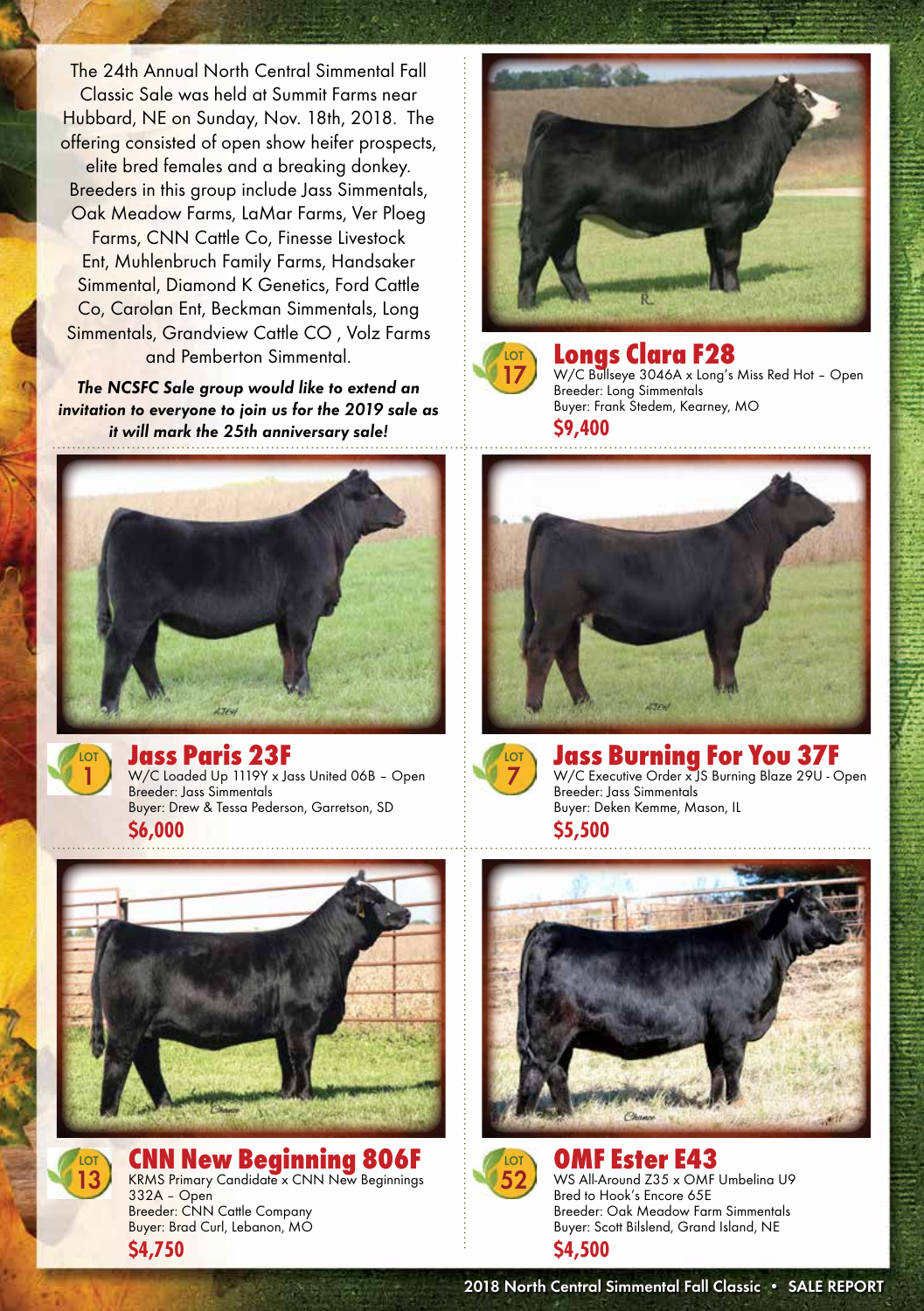



Longs Carina F21 Long's Stand Alone x Long's A17 – Open

Breeder: Long Simmentals Buyer: Brandon & Lori Hardman, Ackley, IA **\$4,300**





# Jass Braodway 06E<br>Hook's Broadway 11B x Jass Steel Force 38Z

Bred to W/C Executive Order 8543B Breeder: Jass Simmentals Buyer: Moore's Simmental Farm, Rose Hill, IA **\$3,750**





Jass Ever After 28E Hook's Broadway 11B x Jass Gradable 95B Bred to W/C Executive Order 8543B Breeder: Jass Simmentals Buyer: Chad Shaw, Garner, IA **\$3,200**



#### Jass Burning Bright 76F Hook's Broadway 11B x JS Burning Blaze 29U – Open Breeder: Jass Simmentals Buyer: Brandon & Lori Hardman, Ackley, IA

**\$3,750**





#### ss HS Scorcher E09 WS Zenith Z55 x Miss HS Hot To Trot

Bred to CDI Imperial Order 380D Breeder: Handsaker Simmentals Buyer: Shane Jurgensen, Nevada, IA **\$3,700**





CNS-HFS Violet E2 LLSF Pays To Believe ZU194 x CNS-HSF Antoinette A312 – Open Breeder: Grandview Cattle Company Buyer: Clayton Van Aernam, Exira, IA **\$3,000**